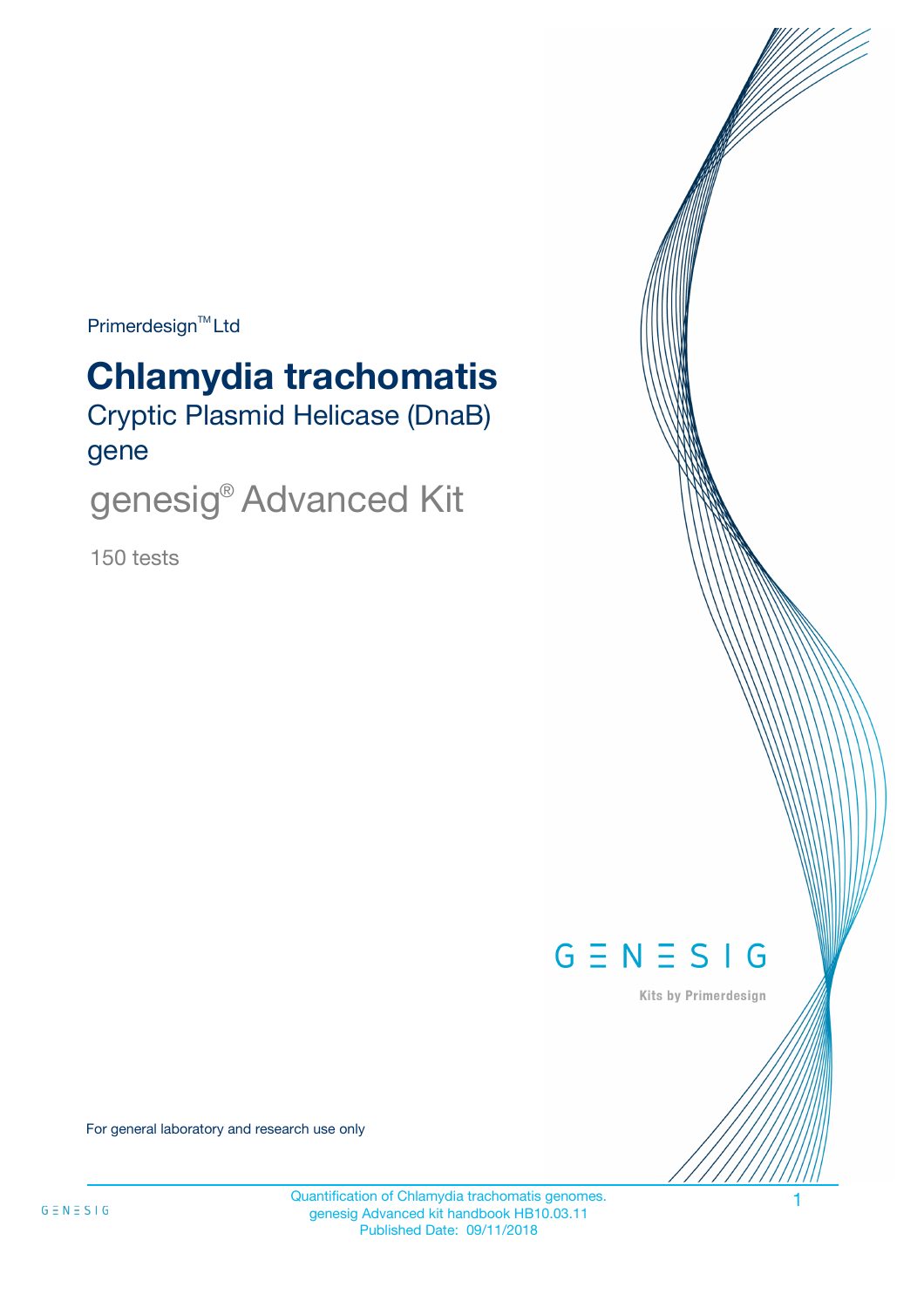## Introduction to Chlamydia trachomatis

Chlamydia trachomatis is an obligate, coccoid or rod shaped bacterium that is an intracellular pathogen of humans. It is classed as a Gram-negative bacterium although it lacks a peptidoglycan cell wall. Its genome is circular double-stranded DNA, around 1,042K nucleotides in length with an extrachromosomal plasmid of about 7.5Kbp of which there are 7 -10 copies per bacterial particle. C. trachomatis causes Chlamydia, the most common sexually transmitted disease in the world and Trachoma, a common cause of preventable blindness among children in developing nations.

C. trachomatis cannot survive outside of the eukaryotic cell and is transmitted through infected bodily secretions containing the elementary body form of the bacterium. This form is around 0.3μm in diameter and enters the host cell of mucosal membranes by self-induced endocytosis. The elementary body survives inside the endosome by avoiding phagolysosomal fusion and produces glycogen which triggers germination into a reticulate body. The reticulate body undergoes binary fission within the cell, the product of which is reticulate bodies that then transform back into elementary bodies before being released from the host cell by exocytosis.

Chlamydia infections are often asymptomatic but in other cases after one to three weeks incubation time symptoms in males can be seen. These include pain during urination, discharge from the penis and pain, infection or inflammation of the testicles or testicular ducts. Treatment with a course of antibiotics usually including doxycycline and erythromycin can eradicate the infection but as the majority of cases are asymptomatic, treatment is not common. Delay or lack of treatment can result in pelvic inflammatory disease (PID) in women and infertility in both sexes.

There are over 15 serovariants of C.trachomatis, four of which are implicated in ocular infection (serovariants A, B, Ba, and C).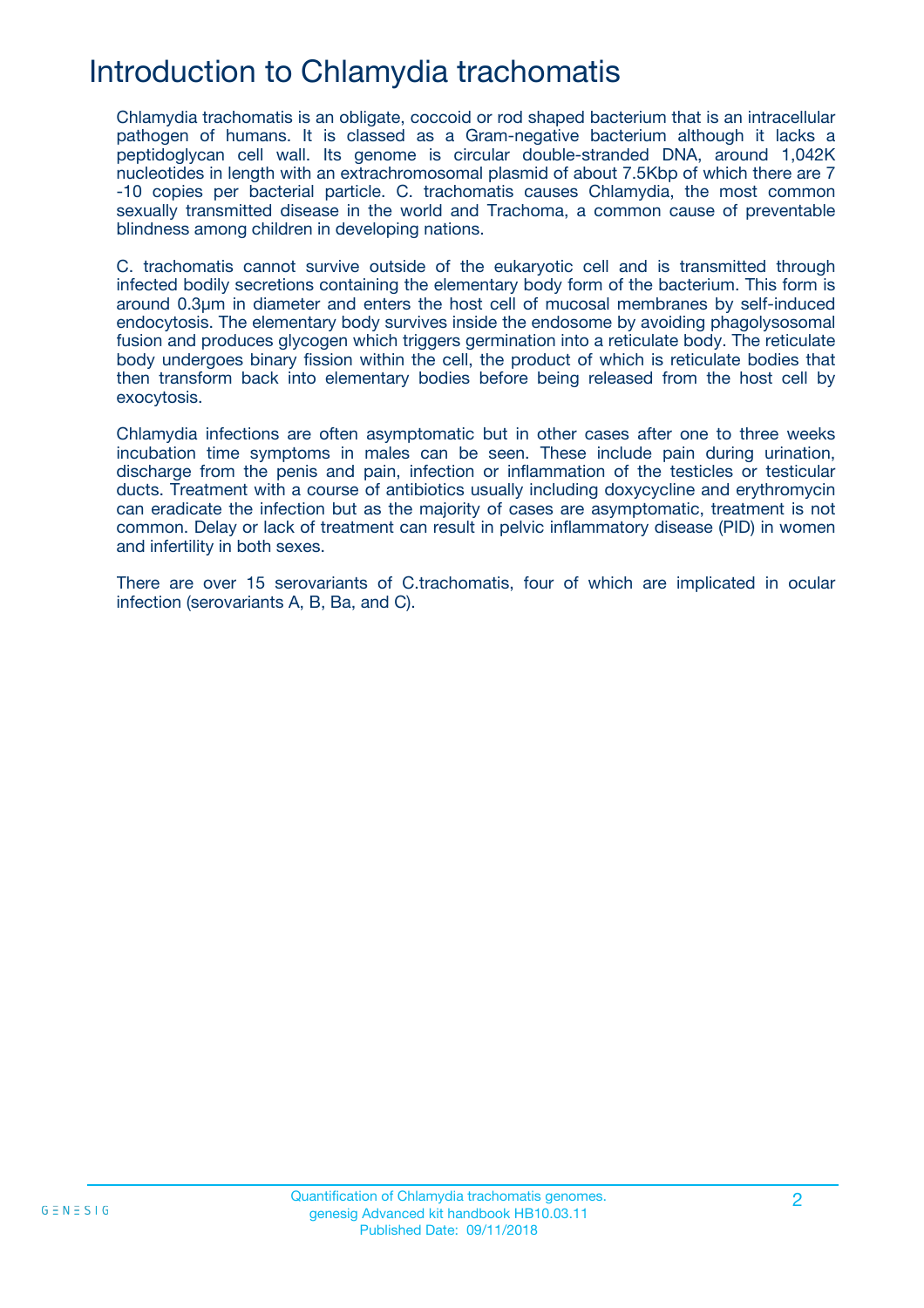# **Specificity**

The Primerdesign genesig Kit for Chlamydia trachomatis (C.trachomatis) genomes is designed for the in vitro quantification of C.trachomatis genomes. The kit is designed to have a broad detection profile. Specifically, the primers represent 100% homology with over 95% of the NCBI database reference sequences available at the time of design.

The dynamics of genetic variation means that new sequence information may become available after the initial design. Primerdesign periodically reviews the detection profiles of our kits and when required releases new versions.

Our kit for human Chlamydia trachomatis has been designed for the specific and exclusive in vitro quantification of this species include all serovars A, B, Ba, C, D, E, F, G, I, K, K1, L2, L3, H, J and does not detect other closely related Chlamydia species. The primers and probe sequences in this kit have 100% homology with over 95% of reference sequences contained in the NCBI database.

If you require further information, or have a specific question about the detection profile of this kit then please send an e.mail to enquiry@primerdesign.co.uk and our bioinformatics team will answer your question.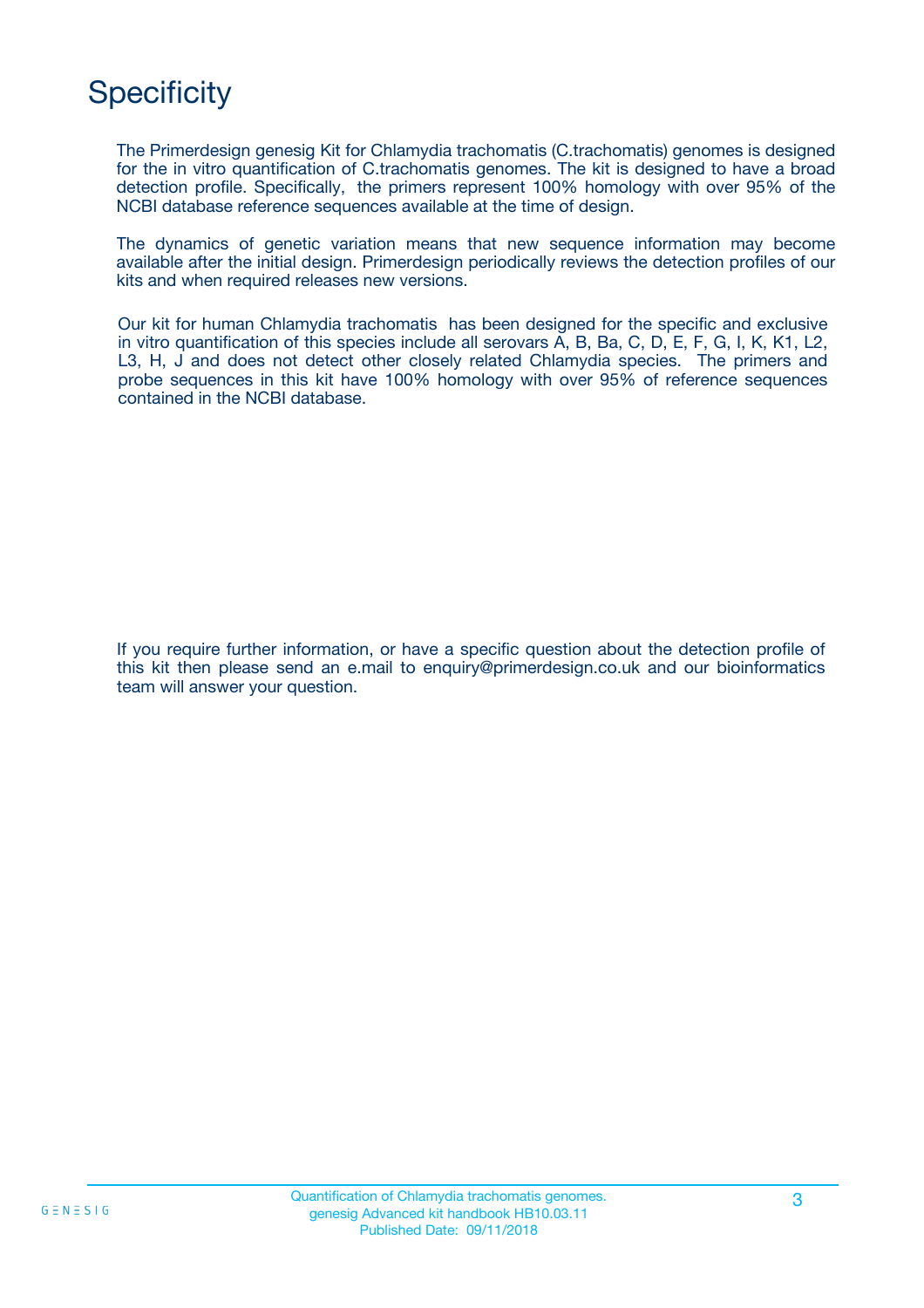## Kit contents

- **C.trachomatis specific primer/probe mix (150 reactions BROWN)** FAM labelled
- **C.trachomatis positive control template (for Standard curve RED)**
- **Internal extraction control primer/probe mix (150 reactions BROWN)** VIC labelled as standard
- **Internal extraction control DNA (150 reactions BLUE)**
- **Endogenous control primer/probe mix (150 reactions BROWN)** FAM labelled
- **RNase/DNase free water (WHITE)** for resuspension of primer/probe mixes
- **Template preparation buffer (YELLOW)** for resuspension of internal control template, positive control template and standard curve preparation

### Reagents and equipment to be supplied by the user

#### **Real-time PCR Instrument**

#### **Extraction kit**

This kit is recommended for use with genesig Easy DNA/RNA extraction kit. However, it is designed to work well with all processes that yield high quality RNA and DNA with minimal PCR inhibitors.

#### **oasig**TM **lyophilised or Precision**®**PLUS 2X qPCR Master Mix**

This kit is intended for use with oasig or PrecisionPLUS2X qPCR Master Mix.

**Pipettors and Tips**

**Vortex and centrifuge**

#### **Thin walled 1.5 ml PCR reaction tubes**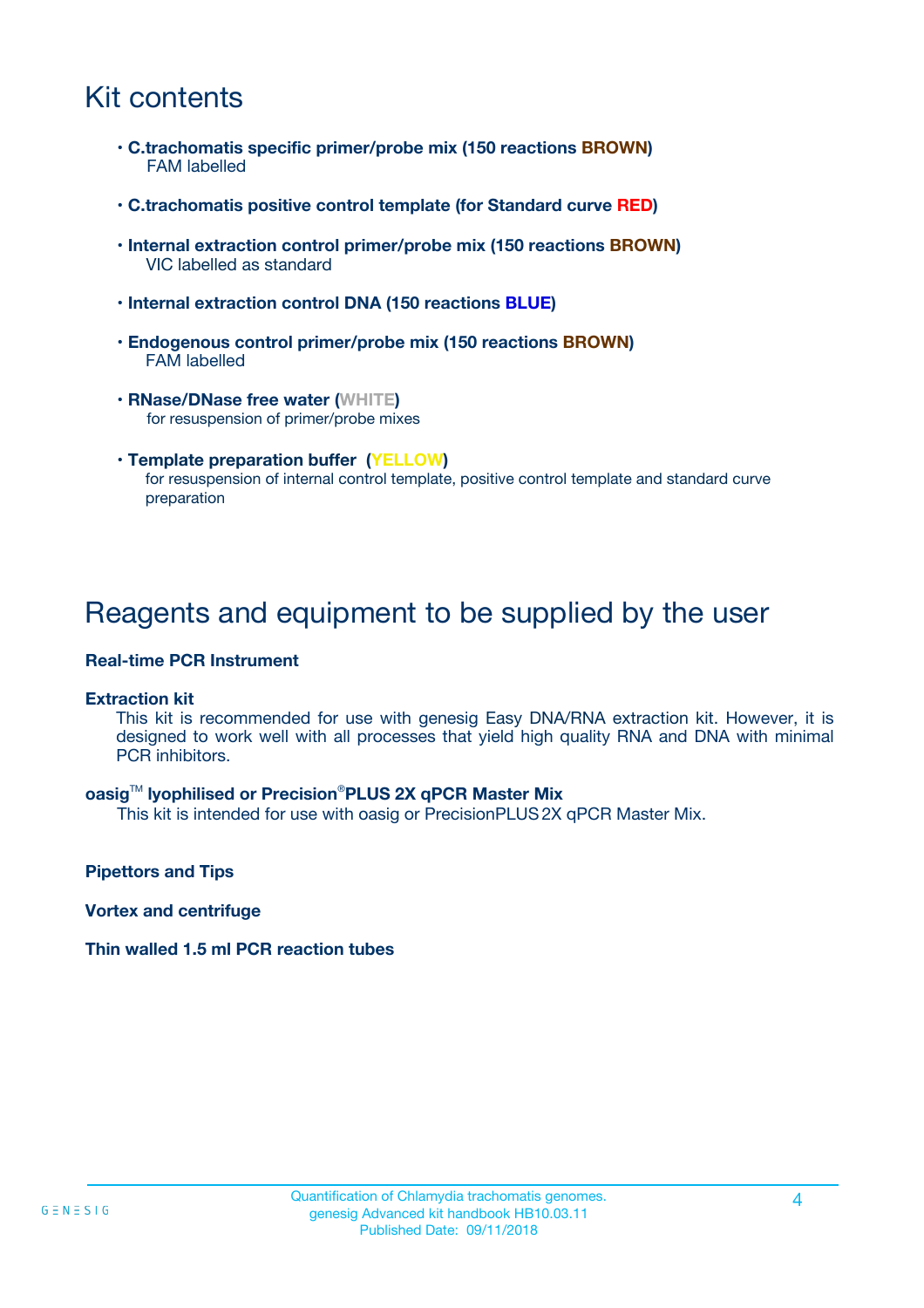### Kit storage and stability

This kit is stable at room temperature but should be stored at -20ºC on arrival. Once the lyophilised components have been resuspended they should not be exposed to temperatures above -20°C for longer than 30 minutes at a time and unnecessary repeated freeze/thawing should be avoided. The kit is stable for six months from the date of resuspension under these circumstances.

If a standard curve dilution series is prepared this can be stored frozen for an extended period. If you see any degradation in this serial dilution a fresh standard curve can be prepared from the positive control.

Primerdesign does not recommend using the kit after the expiry date stated on the pack.

### Suitable sample material

All kinds of sample material suited for PCR amplification can be used. Please ensure the samples are suitable in terms of purity, concentration, and DNA integrity (An internal PCR control is supplied to test for non specific PCR inhibitors). Always run at least one negative control with the samples. To prepare a negative-control, replace the template DNA sample with RNase/DNase free water.

### Dynamic range of test

Under optimal PCR conditions genesig C.trachomatis detection kits have very high priming efficiencies of >95% and can detect less than 100 copies of target template.

## Notices and disclaimers

This product is developed, designed and sold for research purposes only. It is not intended for human diagnostic or drug purposes or to be administered to humans unless clearly expressed for that purpose by the Food and Drug Administration in the USA or the appropriate regulatory authorities in the country of use. During the warranty period Primerdesign genesig detection kits allow precise and reproducible data recovery combined with excellent sensitivity. For data obtained by violation to the general GLP guidelines and the manufacturer's recommendations the right to claim under guarantee is expired. PCR is a proprietary technology covered by several US and foreign patents. These patents are owned by Roche Molecular Systems Inc. and have been sub-licensed by PE Corporation in certain fields. Depending on your specific application you may need a license from Roche or PE to practice PCR. Additional information on purchasing licenses to practice the PCR process may be obtained by contacting the Director of Licensing at Roche Molecular Systems, 1145 Atlantic Avenue, Alameda, CA 94501 or Applied Biosystems business group of the Applera Corporation, 850 Lincoln Centre Drive, Foster City, CA 94404. In addition, the 5' nuclease assay and other homogeneous amplification methods used in connection with the PCR process may be covered by U.S. Patents 5,210,015 and 5,487,972, owned by Roche Molecular Systems, Inc, and by U.S. Patent 5,538,848, owned by The Perkin-Elmer Corporation.

# Trademarks

Primerdesign™ is a trademark of Primerdesign Ltd.

genesig $^\circledR$  is a registered trademark of Primerdesign Ltd.

The PCR process is covered by US Patents 4,683,195, and 4,683,202 and foreign equivalents owned by Hoffmann-La Roche AG. BI, ABI PRISM® GeneAmp® and MicroAmp® are registered trademarks of the Applera Genomics (Applied Biosystems Corporation). BIOMEK® is a registered trademark of Beckman Instruments, Inc.; iCycler™ is a registered trademark of Bio-Rad Laboratories, Rotor-Gene is a trademark of Corbett Research. LightCycler™ is a registered trademark of the Idaho Technology Inc. GeneAmp®, TaqMan® and AmpliTaqGold® are registered trademarks of Roche Molecular Systems, Inc., The purchase of the Primerdesign™ reagents cannot be construed as an authorization or implicit license to practice PCR under any patents held by Hoffmann-LaRoche Inc.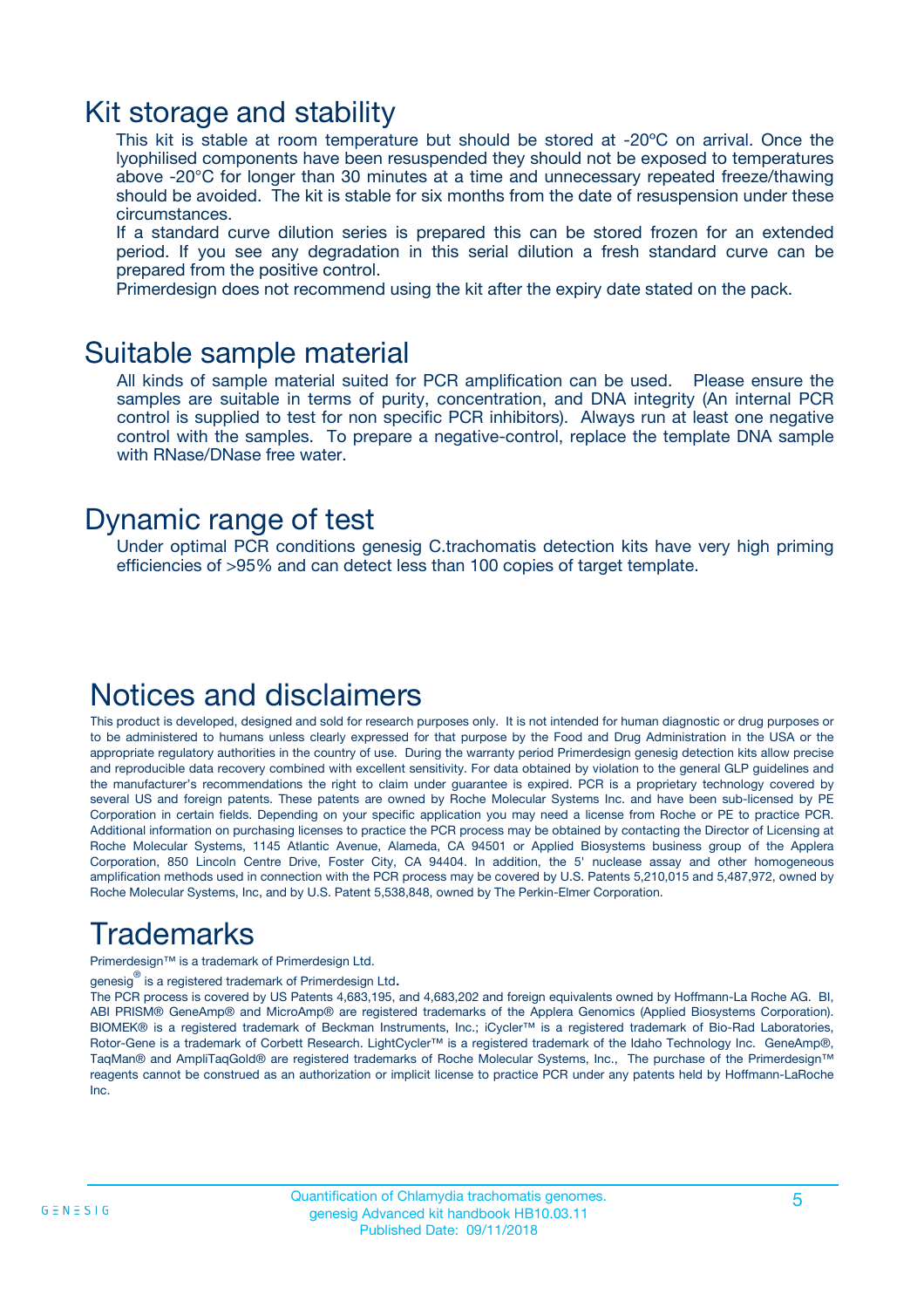### Principles of the test

#### **Real-time PCR**

A C.trachomatis specific primer and probe mix is provided and this can be detected through the FAM channel.

The primer and probe mix provided exploits the so-called TaqMan® principle. During PCR amplification, forward and reverse primers hybridize to the C.trachomatis DNA. A fluorogenic probe is included in the same reaction mixture which consists of a DNA probe labeled with a 5`-dye and a 3`-quencher. During PCR amplification, the probe is cleaved and the reporter dye and quencher are separated. The resulting increase in fluorescence can be detected on a range of qPCR platforms.

#### **Positive control**

For copy number determination and as a positive control for the PCR set up, the kit contains a positive control template. This can be used to generate a standard curve of C.trachomatis copy number / Cq value. Alternatively the positive control can be used at a single dilution where full quantitative analysis of the samples is not required. Each time the kit is used, at least one positive control reaction must be included in the run. A positive result indicates that the primers and probes for detecting the target C.trachomatis gene worked properly in that particular experimental scenario. If a negative result is obtained the test results are invalid and must be repeated. Care should be taken to ensure that the positive control does not contaminate any other kit component which would lead to false-positive results. This can be achieved by handling this component in a Post PCR environment. Care should also be taken to avoid cross-contamination of other samples when adding the positive control to the run. This can be avoided by sealing all other samples and negative controls before pipetting the positive control into the positive control well.

#### **Negative control**

To validate any positive findings a negative control reaction should be included every time the kit is used. For this reaction the RNase/DNase free water should be used instead of template. A negative result indicates that the reagents have not become contaminated while setting up the run.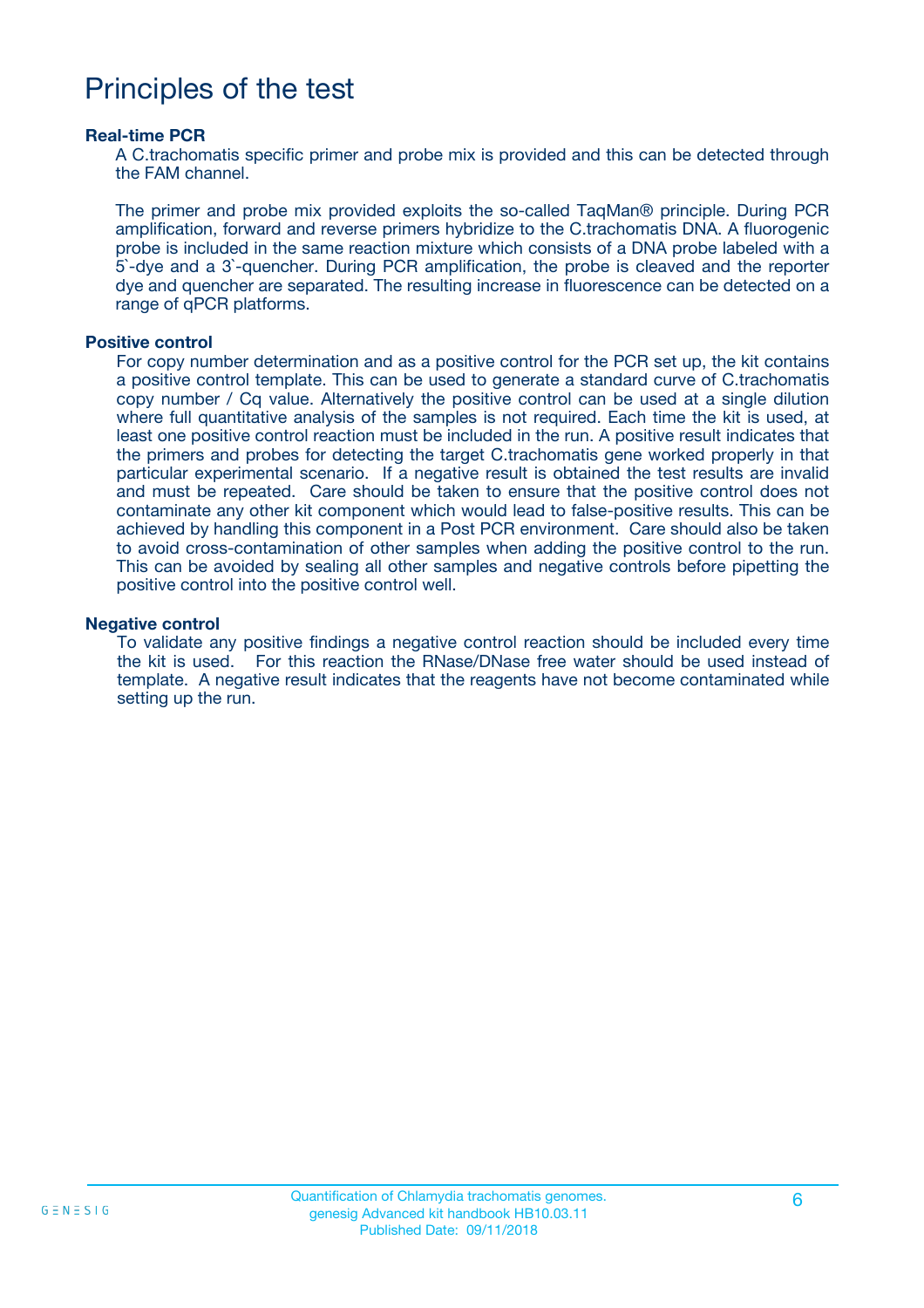#### **Internal DNA extraction control**

When performing DNA extraction, it is often advantageous to have an exogenous source of DNA template that is spiked into the lysis buffer. This control DNA is then co-purified with the sample DNA and can be detected as a positive control for the extraction process. Successful co-purification and qPCR for the control DNA also indicates that PCR inhibitors are not present at a high concentration.

A separate primer and probe mix are supplied with this kit to detect the exogenous DNA using qPCR. The primers are present at PCR limiting concentrations which allows multiplexing with the target sequence primers. Amplification of the control DNA does not interfere with detection of the C.trachomatis target DNA even when present at low copy number. The Internal control is detected through the VIC channel and gives a Cq value of 28+/-3.

#### **Endogenous control**

To confirm extraction of a valid biological template, a primer and probe mix is included to detect an endogenous gene. Detection of the endogenous control is through the FAM channel and it is NOT therefore possible to perform a multiplex with the C.trachomatis primers. A poor endogenous control signal may indicate that the sample did not contain sufficient biological material.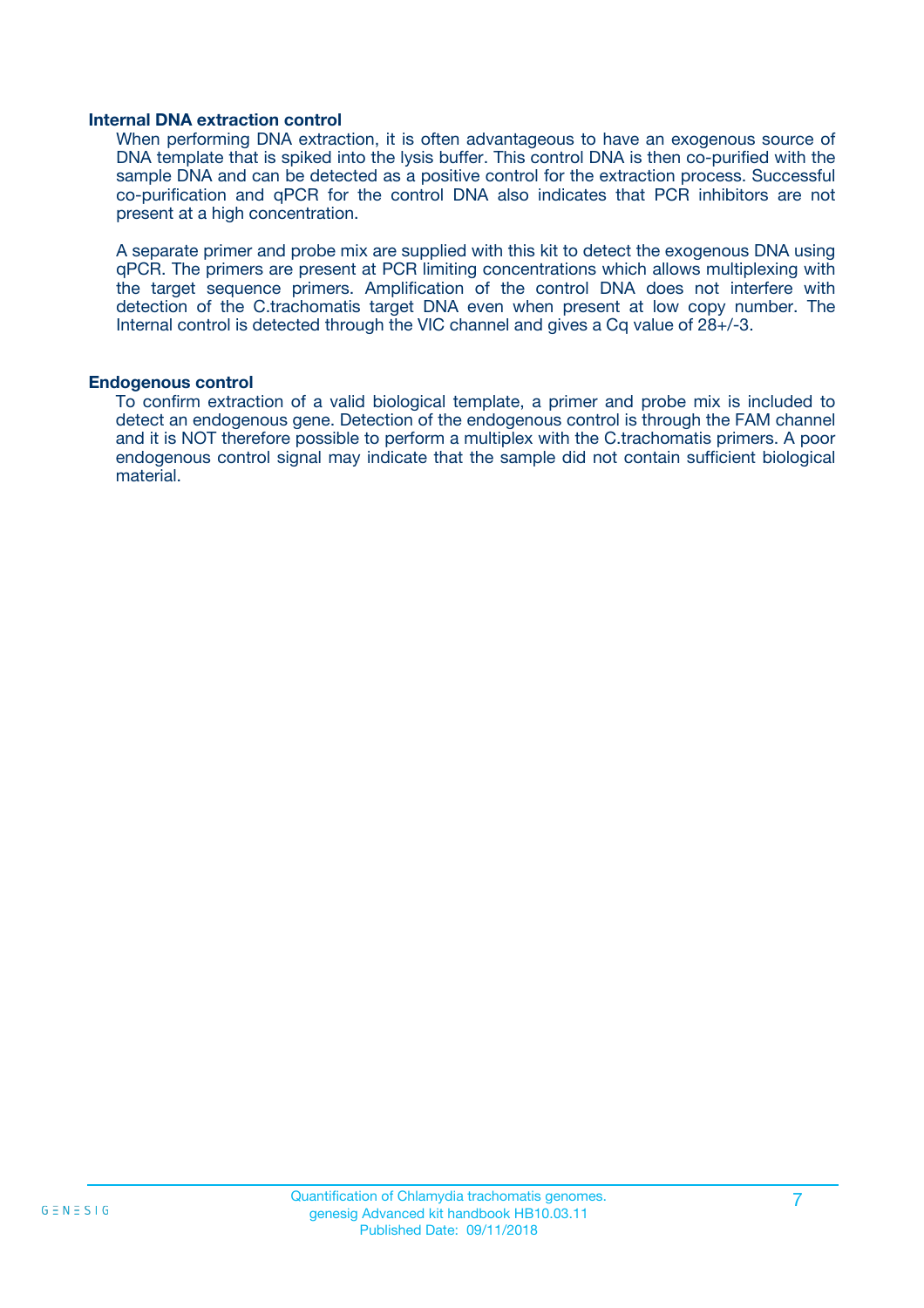### Resuspension protocol

To minimize the risk of contamination with foreign DNA, we recommend that all pipetting be performed in a PCR clean environment. Ideally this would be a designated PCR lab or PCR cabinet. Filter tips are recommended for all pipetting steps.

- **1. Pulse-spin each tube in a centrifuge before opening.** This will ensure lyophilised primer and probe mix is in the base of the tube and is not spilt upon opening the tube.
- **2. Resuspend the primer/probe mixes in the RNase/DNase free water supplied, according to the table below:**

To ensure complete resuspension, vortex each tube thoroughly.

| Component - resuspend in water                       |             |  |
|------------------------------------------------------|-------------|--|
| <b>Pre-PCR pack</b>                                  |             |  |
| C.trachomatis primer/probe mix (BROWN)               | $165$ µl    |  |
| Internal extraction control primer/probe mix (BROWN) | $165$ $\mu$ |  |
| Endogenous control primer/probe mix (BROWN)          | 165 µl      |  |

**3. Resuspend the internal control template and positive control template in the template preparation buffer supplied, according to the table below:** To ensure complete resuspension, vortex each tube thoroughly.

| Component - resuspend in template preparation buffer |  |  |  |
|------------------------------------------------------|--|--|--|
| <b>Pre-PCR heat-sealed foil</b>                      |  |  |  |
| Internal extraction control DNA (BLUE)               |  |  |  |
| <b>Post-PCR heat-sealed foil</b>                     |  |  |  |
| C.trachomatis Positive Control Template (RED) *      |  |  |  |

\* This component contains high copy number template and is a VERY significant contamination risk. It must be opened and handled in a separate laboratory environment, away from the other components.

### DNA extraction

The internal extraction control DNA can be added either to the DNA lysis/extraction buffer or to the DNA sample once it has been resuspended in lysis buffer.

**DO NOT add the internal extraction control DNA directly to the unprocessed biological sample as this will lead to degradation and a loss in signal.**

- **1. Add 4µl of the Internal extraction control DNA (BLUE) to each sample in DNA lysis/extraction buffer per sample.**
- **2. Complete DNA extraction according to the manufacturers protocols.**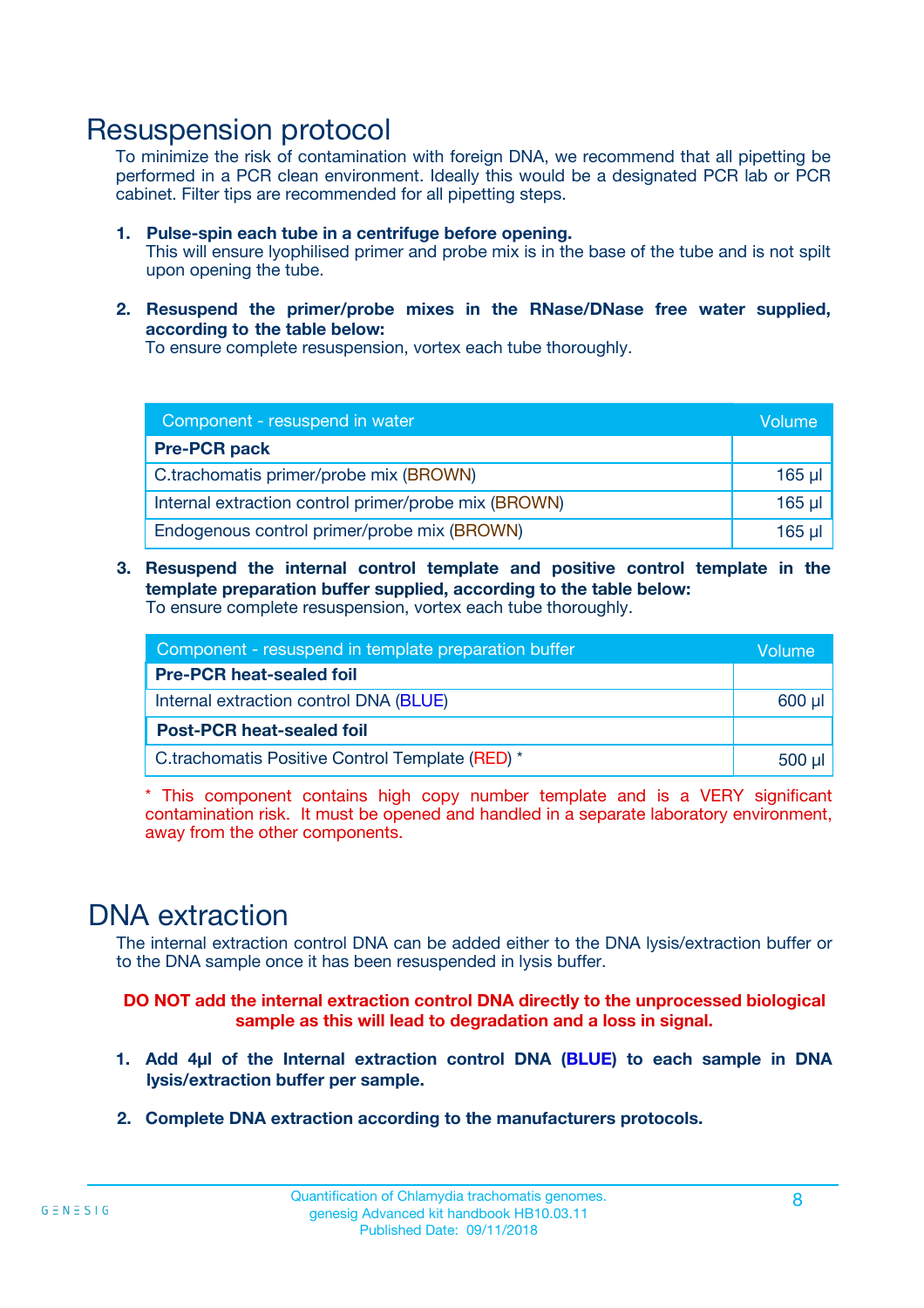# qPCR detection protocol

**1. For each DNA sample prepare a reaction mix according to the table below:** Include sufficient reactions for positive and negative controls.

| Component                                            | Volume   |
|------------------------------------------------------|----------|
| oasig or PrecisionPLUS 2X qPCR Master Mix            | $10 \mu$ |
| C.trachomatis primer/probe mix (BROWN)               | 1 µI     |
| Internal extraction control primer/probe mix (BROWN) | 1 µl     |
| <b>RNase/DNase free water (WHITE)</b>                | $3 \mu$  |
| <b>Final Volume</b>                                  | 15 µl    |

**2. For each DNA sample prepare an endogenous control reaction according to the table below (Optional):**

**This control reaction will provide useful information regarding the quality of the biological sample.**

| Component                                   | Volume   |
|---------------------------------------------|----------|
| oasig or PrecisionPLUS 2X qPCR Master Mix   | $10 \mu$ |
| Endogenous control primer/probe mix (BROWN) | 1 µI     |
| <b>RNase/DNase free water (WHITE)</b>       | $4 \mu$  |
| <b>Final Volume</b>                         | 15 µl    |

- **3. Pipette 15µl of each mix into individual wells according to your qPCR experimental plate set up.**
- **4. Prepare sample DNA templates for each of your samples.**
- **5. Pipette 5µl of DNA template into each well, according to your experimental plate set up.**

For negative control wells use 5µl of RNase/DNase free water. The final volume in each well is 20ul.

**6. If a standard curve is included for quantitative analysis, prepare a reaction mix according to the table below:**

| Component                                 | Volume          |
|-------------------------------------------|-----------------|
| oasig or PrecisionPLUS 2X qPCR Master Mix | 10 $\mu$        |
| C.trachomatis primer/probe mix (BROWN)    | 1 µI I          |
| <b>RNase/DNase free water (WHITE)</b>     | $4 \mu$         |
| <b>Final Volume</b>                       | 15 <sub>µ</sub> |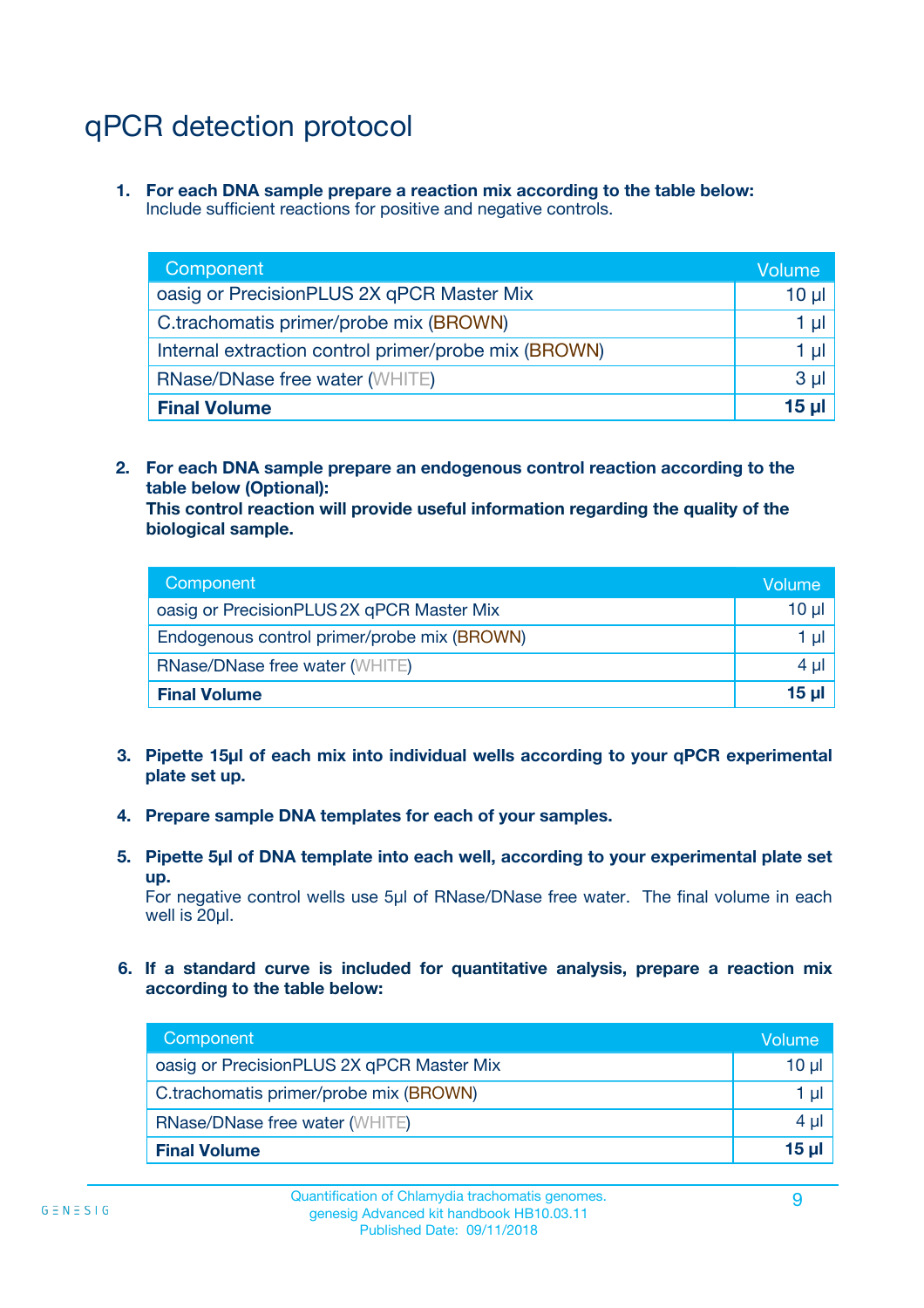#### **7. Preparation of standard curve dilution series.**

- 1) Pipette 90µl of template preparation buffer into 5 tubes and label 2-6
- 2) Pipette 10µl of Positive Control Template (RED) into tube 2
- 3) Vortex thoroughly
- 4) Change pipette tip and pipette 10µl from tube 2 into tube 3
- 5) Vortex thoroughly

Repeat steps 4 and 5 to complete the dilution series

| <b>Standard Curve</b>         | <b>Copy Number</b>     |
|-------------------------------|------------------------|
| Tube 1 Positive control (RED) | $2 \times 10^5$ per µl |
| Tube 2                        | $2 \times 10^4$ per µl |
| Tube 3                        | $2 \times 10^3$ per µl |
| Tube 4                        | $2 \times 10^2$ per µl |
| Tube 5                        | 20 per µl              |
| Tube 6                        | 2 per µl               |

**8. Pipette 5µl of standard template into each well for the standard curve according to your experimental plate set up.**

#### The final volume in each well is 20µl.

# qPCR amplification protocol

Amplification conditions using oasig or PrecisionPLUS 2X qPCR Master Mix.

|             | <b>Step</b>       | <b>Time</b>     | Temp    |
|-------------|-------------------|-----------------|---------|
|             | Enzyme activation | 2 min           | 95 °C   |
| Cycling x50 | Denaturation      | 10 <sub>s</sub> | 95 $°C$ |
|             | DATA COLLECTION * | 60 s            | 60 °C   |

\* Fluorogenic data should be collected during this step through the FAM and VIC channels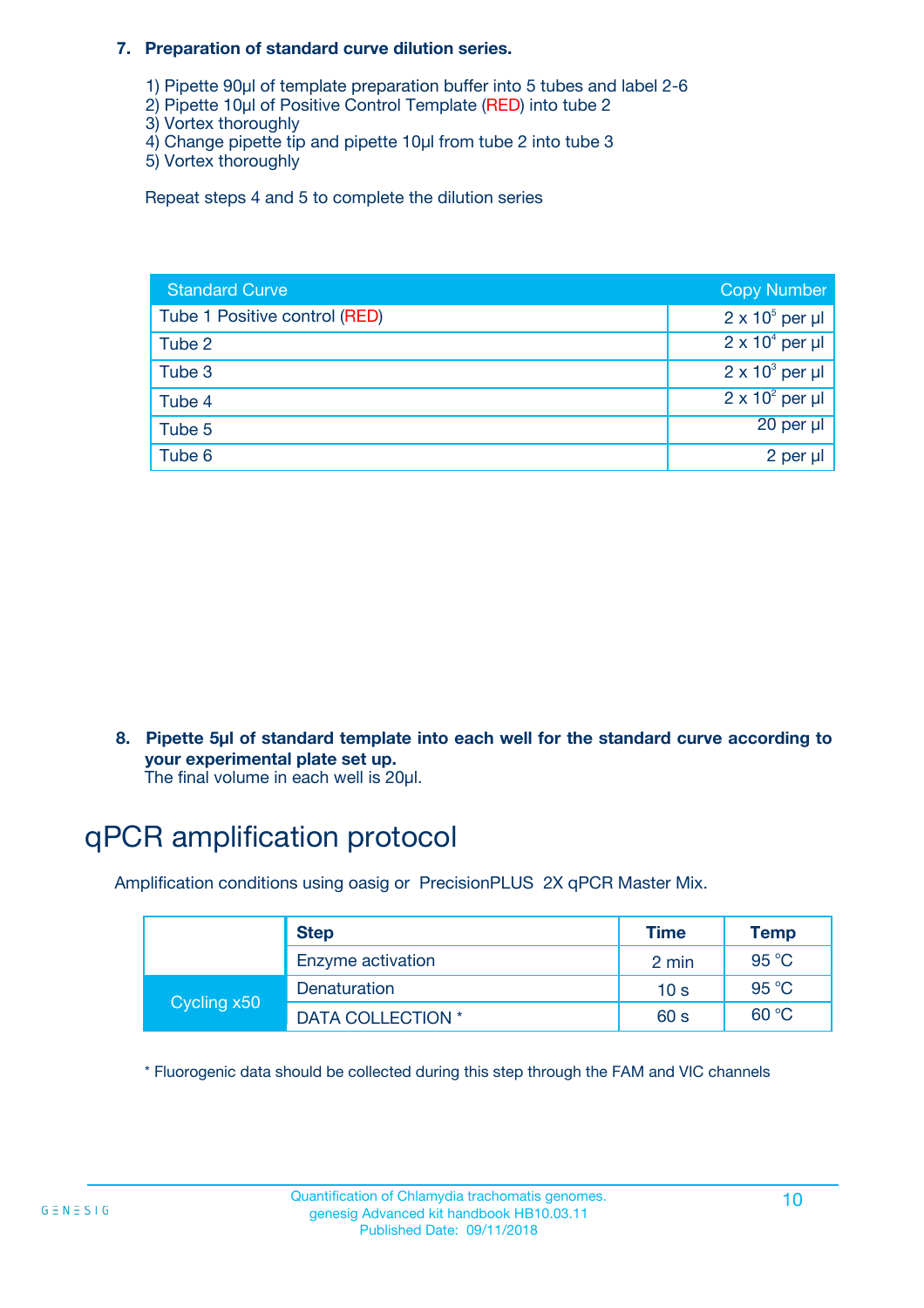# Interpretation of results

| <b>Target</b><br>(FAM) | <b>Internal</b><br>control<br>(NIC) | <b>Positive</b><br>control | <b>Negative</b><br>control | Interpretation                                                                                                  |
|------------------------|-------------------------------------|----------------------------|----------------------------|-----------------------------------------------------------------------------------------------------------------|
| $\leq 30$              | $+ 1 -$                             | ÷                          |                            | <b>POSITIVE QUANTITATIVE RESULT</b><br>calculate copy number                                                    |
| > 30                   | ٠                                   | ÷                          |                            | <b>POSITIVE QUANTITATIVE RESULT</b><br>calculate copy number                                                    |
| > 30                   |                                     | ÷                          |                            | <b>POSITIVE QUALITATIVE RESULT</b><br>do not report copy number as this<br>may be due to poor sample extraction |
|                        | ÷                                   | ÷                          |                            | <b>NEGATIVE RESULT</b>                                                                                          |
| $+ 1 -$                | $+ 1 -$                             | ÷                          | $\leq$ 35                  | <b>EXPERIMENT FAILED</b><br>due to test contamination                                                           |
| $+$ / -                | $+ 1 -$                             | ÷                          | > 35                       | $\star$                                                                                                         |
|                        |                                     | ÷                          |                            | <b>SAMPLE PREPARATION FAILED</b>                                                                                |
|                        |                                     |                            | $+$ /                      | <b>EXPERIMENT FAILED</b>                                                                                        |

Positive control template (**RED**) is expected to amplify between Cq 16 and 23. Failure to satisfy this quality control criterion is a strong indication that the experiment has been compromised.

\*Where the test sample is positive and the negative control is positive with a  $Ca > 35$ , the sample must be reinterpreted based on the relative signal strength of the two results:



If the sample amplifies  $> 5$  Cq earlier than the negative control then the sample should be reinterpreted (via the table above) with the negative control verified as negative.



If the sample amplifies  $< 5$  Cq earlier than the negative control then the positive sample result is invalidated and<br>the result should be determined  $the$  result should be inconclusive due to test contamination. The test for this sample should be repeated.